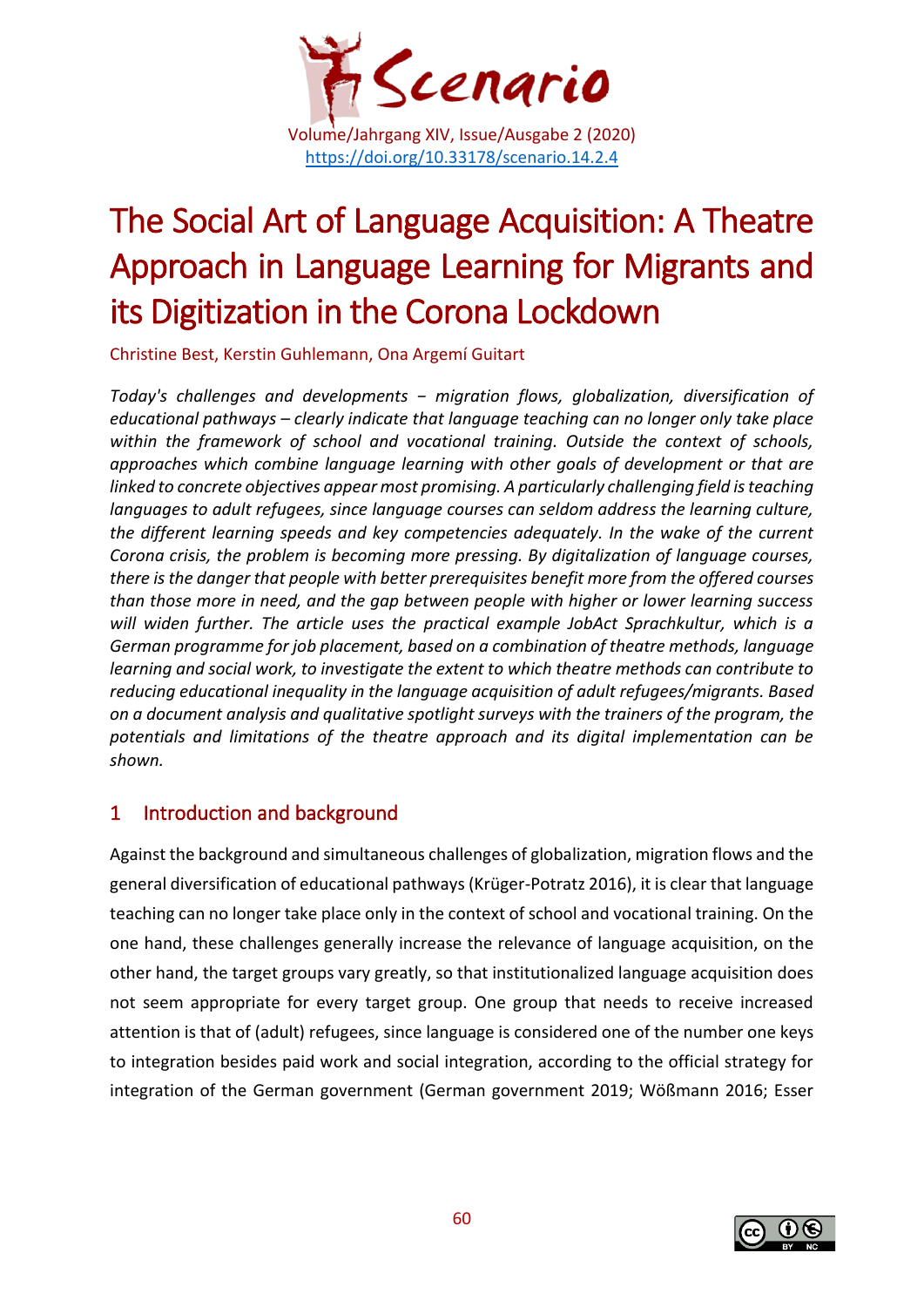2006).<sup>1</sup> In singular chalk-and-talk language courses however, it is only rarely possible to address the sometimes very different learning cultures, the different learning speeds and the different key competencies of the participants – and even less likely to lead to sustainable improvements. The difficult situation of language education is aggravated by the current Corona crisis with the inherent tendency that its negative effects affect marginalized groups more severely anyway (Sturm 2020; Eilfort 2020) and also hinder or impede access to language courses and other educational opportunities.

The digitization of language courses that spread as a substitute has the potential to reinforce inequalities, when people with more favorable conditions benefit more from the courses on offer and the gap between people with higher or lower learning success widens as our research shows. There is a growing need for alternative concepts that reduce these inequalities and raise sustainability of learning results, otherwise knowledge gaps between those with higher and lower learning success will reinforce.

One approach that seems promising in reducing inequalities in the education system in general is Social Art (Best & Guhlemann 2020). With the approach of Social Art good experiences could be made in tackling social inequality by promoting the language acquisition of people with less language skills and therefore fostering integration of socially more deprived people. Against this background, this article first uses a practical example to investigate the extent to which Social Art in its concrete form of theatre methods can contribute to reducing educational inequality in the language acquisition of adult refugees/migrants. Based on these findings the article investigates the opportunities and also the limits of digitization in this area.

Our central thesis is that theatre work contributes to the development of key competences that are necessary for language acquisition or at least promote it. Furthermore, the theatre play gives language learning a concrete goal and provides "natural" repititions of the learning content in the rehearsals, which is an ideal combination. Digitization of theater methods and language acquisition seem to offer great opportunities for learners on the one hand but can also produce or increase inequalities between learners on the other.

The already existing need for digital learning formats for language acquisition (Hartinger 2018) is currently greatly increased by Covid-19. Digital programs for language acquisition are available, while the offer of digital theatre programs is only limited (see also Philip & Nicholls 2007).

 $1$  This is potentially problematic because it ignores many more factors for integration/inclusion in society and puts the pressure of integration/inclusion solely on the migrants/refugees. Furthermore, the focus on German ignores the de-facto multilingual society.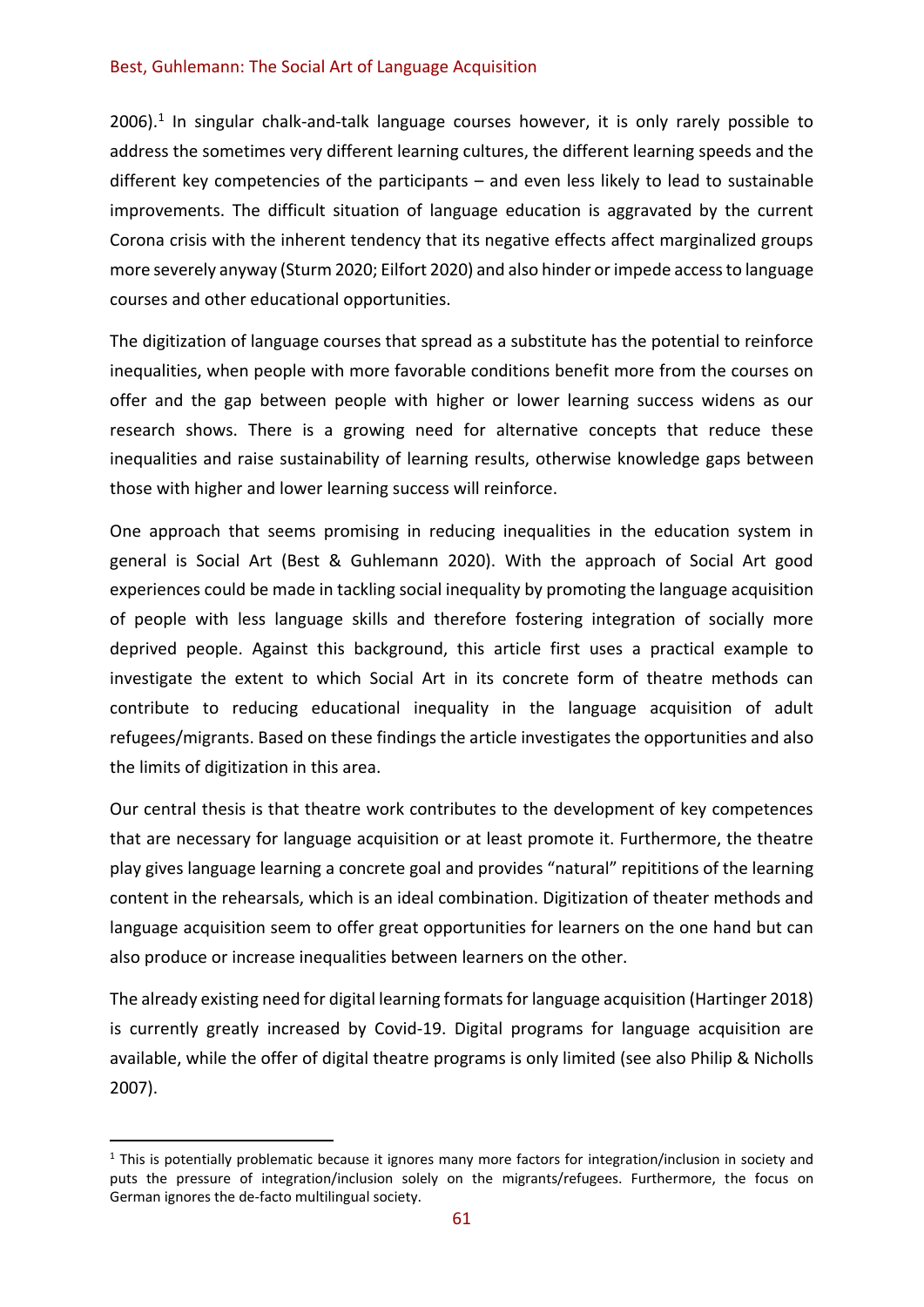Against this background, the article poses the question how the promising combination of drama education and language acquisition can be digitized, or digitally supported, and which opportunities and restrictions can be identified, especially in the group of migrants/refugees. For this reason, we are using document analysis and qualitative spotlight surveys to examine how actors in the theater education scene reacted to the pandemic, which solutions could be found, and which results can be estimated. For this, we will first introduce the approach in "normal" times and then highlight the changes that had to be made, before drawing conclusions about the obstacles and possibilities of digitization in this field.

### 2 The new educational principle *Social Art* and its practical use

In the following, the new educational principle of Social Art (Best & Guhlemann 2020), on which the practical example is based, will first be explained, and then its impact is illustrated by the German best practice project "JobAct Sprachkultur".<sup>2</sup>

### 2.1 Why are we acting up? Social Art as catalyst and fuel for development success

The approach of Social Art is based on the conviction that the art of the future will be social and that an artistic approach is necessary to meet current social issues. Artistic approaches and methodologies are therefore needed to solve these problems. Creativity, imagination and inspiration play central roles in overcoming obstacles. Social Art is a new educational principle that strengthens social inclusion and social cohesion through artistic approaches.

The idea is based on the conviction that previous educational concepts of state institutions such as schools or facilities where language courses for refugees are offered are often too cognitively focused, social arteither because they are conceptually designed to do so or, and this seems to be the case far more often, because the structures do not allow any other option, for example due to large group sizes or different learning levels (see also Dalziel & Piazzoli 2019).

Therefore, Social Art is more holistic and also includes the training of mental, emotional and physical abilities. Especially for people who have already tried other approaches without success, Social Art can be very effective.

In Social Art, the materials of the artists are not canvases, marble or stages, but social issues. The basic principle lies in the dissolution of hierarchies and the purpose of initiating positive change among the participants. Although classical theatre has always aspired to hold up a mirror to society (Rühle 1982), to show solutions to problems and thus to stimulate social

<sup>&</sup>lt;sup>2</sup> This can be translated with "JobAct Language Culture".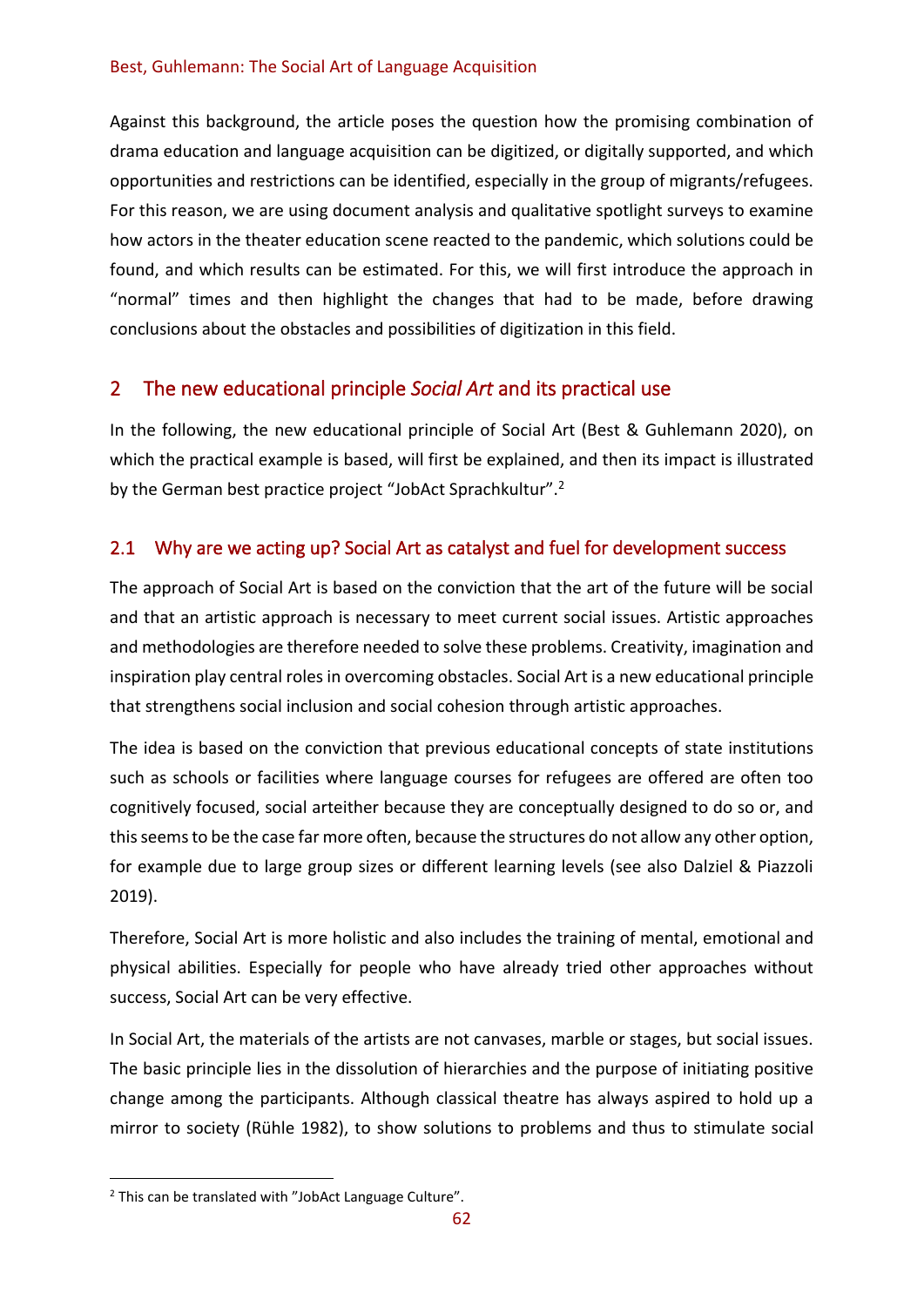transformation processes, Social Art goes one step further by dissolving the boundaries between stage and audience. Following the assumption that art has a universal level in which communication and exchange between the target group and its surroundings is possible, Social Art is not made by an elitist circle of artists for a small group of people interested in high culture. In our goal of social transformation, it is disadvantaged target groups who enter into an artistic process and create an artistic work primarily for people from their environment. In the classical JobAct approach, theatre plays are performed by long-term unemployed, choirs are formed, puppet theatre or short performances with objects are performed (as described below). By using classical works or plays in this process, art is opened up twice for new target groups: the performers and the audience. By engaging with the artistic process and the successful public presentation of the results, the participants will experience empowerment.<sup>3</sup> Empowerment means, that the target group is enabled to recognize and solve their problems – in short: to overcome biographical crises and to actively shape their lives according to their wishes.

The theoretical roots of Social Art lie in the Beuys's approach of an expanded concept of art, but in its dialogical claim it goes beyond this. The focus is no longer on a physical work, but on the artistic process of its creation. The mechanisms involved are provocation, reflection and distancing (Krenn 2016). It enables the handling of unpleasant or problematic situations by a "slow indirect approach to topics and experiences" (Kechaja 2017: 195), their (re-)valuation and processing. Essential elements are that art is transferred from the usual top-down approach into a participatory framework in a multi-professional cooperation of actors from the fields of art/culture, education and social work (Heinrich 2016).

In the field of language education for mixed groups with problematic biographies in uncertain life situations, artistic expressions can thus create a space in which difficulties can be overcome, solutions to problems can be found, alternative roles can be tried out and new sides can be discovered in themselves, protected from the dangers of failure (Dalziel & Piazzoli 2019). Participants can have new experiences, change perspectives, and initiate change (Bodenmüller 2004: 20). Social Art is practical rather than theoretical and brings people into contact with themselves and, on the other hand, in contact with each other. It is based on interaction and encourages people to exchange ideas, share experiences and create something new together, reaching a level of cooperation that would be hard to imply in a singular classroom situation. Working together on an artistic product gives learning a language a new meaning and promotes self-reflection. The emerging solidarity, teamwork and creativity and the pride of creating something of high quality together can build a good base

<sup>&</sup>lt;sup>3</sup> For more information concerning empowerment in relation to education drama/theatre see also: Westphal (2015) and Geneuss, Obster & Ruppert (2020)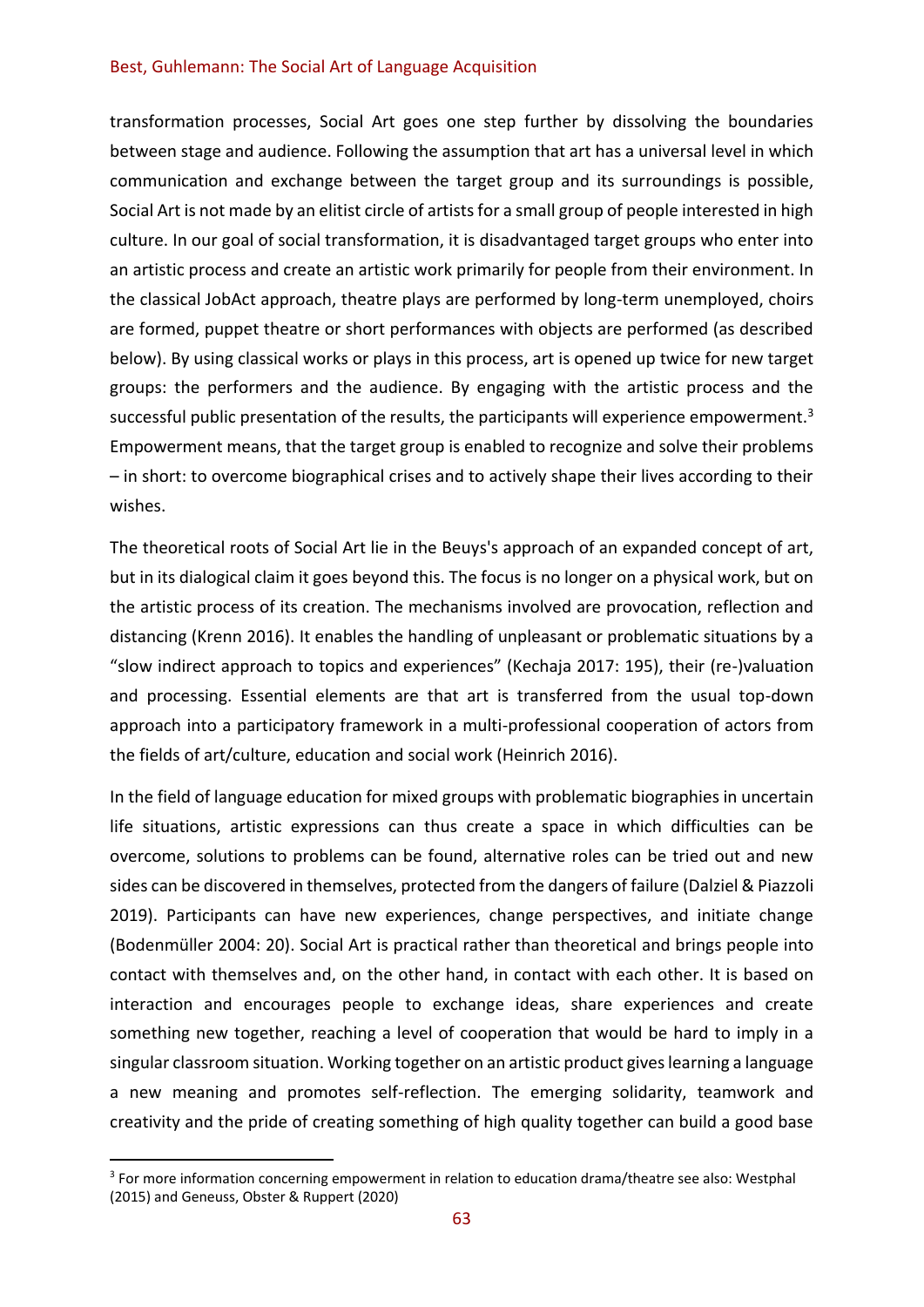for helping each other out of learning difficulties. Both the artistic process and the result contribute to the development of those affected.

### 2.2 The human is only human when he acts – Practical use of the method in the JobAct program

The practical example for the application of Social Art in the focus of this paper is called "JobAct" and mainly uses theatre methods as an artistic principle in education and labour market inclusion. Developed 13 years ago by the social enterprise Projektfabrik gGmbH in Witten, Germany, the approach uses the power of creative tools and arts to help different groups of unemployed people (young people, long-term unemployed, single parents, migrants and refugees) to develop their self-awareness and retake control of their lives, building a solid base to gain and maintain employment. In the group of refugees and migrants the main part of the development goal thereby is language learning.

Through a combination of traditional approaches to employment (including job, language and entrepreneurship training) and theatre training, the methodology is structured throughout the development of a theatre play. Alongside the process, participants work with a group of peers to develop a theatre play while mutually building language and social skills in a joyful and playful way. This is done with the help of trainers with a professional artistic background, combined ideally with social work / psychologic skills (as in the profession Social Artist). The first sessions with the participants focus on getting them into acting spirit, finding a connection between body language and spoken language and getting into the spirit of the play that is being performed. With the help of some main elements of the play, like a basic emotion or conflict or theme, the trainer gets the group to overcome any inhibitions against acting or feelings of lacking acting skills. Starting with small theatre exercises with voice and movement in the safety of the group, tension is built up slowly, by letting the participants first do smaller rather than bigger individual tasks, always rewarded with appreciative feedback and applause. This way, step by step, the participants can develop the self-esteem to explore their inherent strength and skills that are growing in the process simultaneously.

Far from being an end in itself, theatre thus provides the opportunity to develop skills that are crucial for both language learning and job searching such as teamwork, decision-making, negotiation, critical thinking, commitment or time management. Furthermore, it offers a lowthreshold entry to activate personal development and self-esteem building processes. This involves a change in the learning perception: participants are no longer seen as passive recipients of assistance but agents of change in their own lives and regarding others. The group setting is, therefore, one of the keys of the approach, as it fosters mutual trust and enhances the sense of belonging: both important milestones for identity-building processes.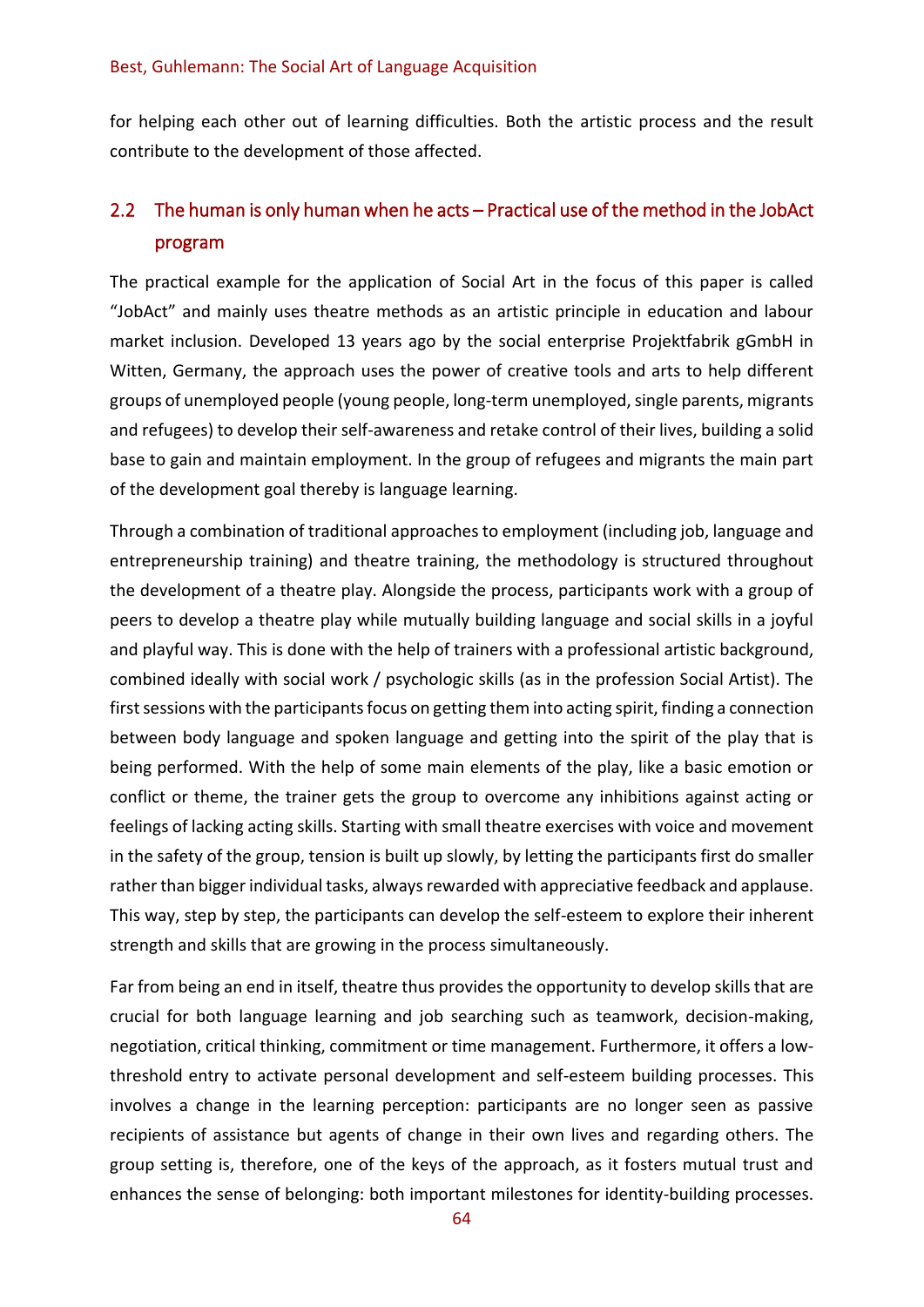So far, there is unfortunately little empirical evidence of the positive development of personal skills through drama (Wirag 2019 as cited in Geneuss, Obster & Ruppert 2020), although the approach of Social Art, similar to other drama or theatre pedagogy approaches, offers indications of this.

Due to its great success in Germany and its superiority over conventional methods of job placement, the approach has been disseminated and implemented in two European projects<sup>4</sup> throughout Europe in the last three years.

#### 2.2.1 Project structure JobAct

The practical implementation of the JobAct method in Germany<sup>5</sup> consists of two phases: a sixmonth theatre training and a subsequent two- to four-month work placement. In the first phase, participants receive drama training three days a week, create backdrops, props and costumes one day a week, and receive an individual application coaching one day a week including analyses to identify individual strengths and problematic situations. In the end of that phase, there is a stage-ready play as a group result and an individualized career plan for each participant. In order to enable a holistic effect of the approach and to avoid possible loss of interfaces, theatre training takes place once a week in the presence of the social workers, so that questions or problems that arise can be answered and solved at short notice. The training phase ends with the play being performed in front of a general audience. Here, for example, friends and family of the participants are invited, but also potential employers and employees of the Job Agencies. The participants are targeted for a two-fold effect, (1) the improvement of the participants' self-perception, which has already changed during the training phase, by the experience of success of the performances, and (2) the change in the perception of others in the social environment of the participants. The play is always a classic play by a well-known author; each year, going forward in time, another author is selected as the focus for all the JobAct projects. The approach deliberately does not incorporate biographical experiences into the creation of a play, as it aims at expanding the horizons of the participants with new experiences. In addition, experience has shown that participants can gain more respect in their environment by participating in a well-known play instead of something self-made. The energy and self-confidence the participants gain from the premiere, builds the ground for their transition to the second phase of the project.

<sup>&</sup>lt;sup>4</sup> For further information, please see [http://www.sfs.tu](http://www.sfs.tu-dortmund.de/cms/en/projects/finished_projects/JobActEurope.html)[dortmund.de/cms/en/projects/finished\\_projects/JobActEurope.html](http://www.sfs.tu-dortmund.de/cms/en/projects/finished_projects/JobActEurope.html) and [http://www.sfs.tu](http://www.sfs.tu-dortmund.de/cms/en/projects/ARTE.html)[dortmund.de/cms/en/projects/ARTE.html](http://www.sfs.tu-dortmund.de/cms/en/projects/ARTE.html)

<sup>&</sup>lt;sup>5</sup> For economic reasons on both sides, participants and funders, the periods are shorter in other European countries.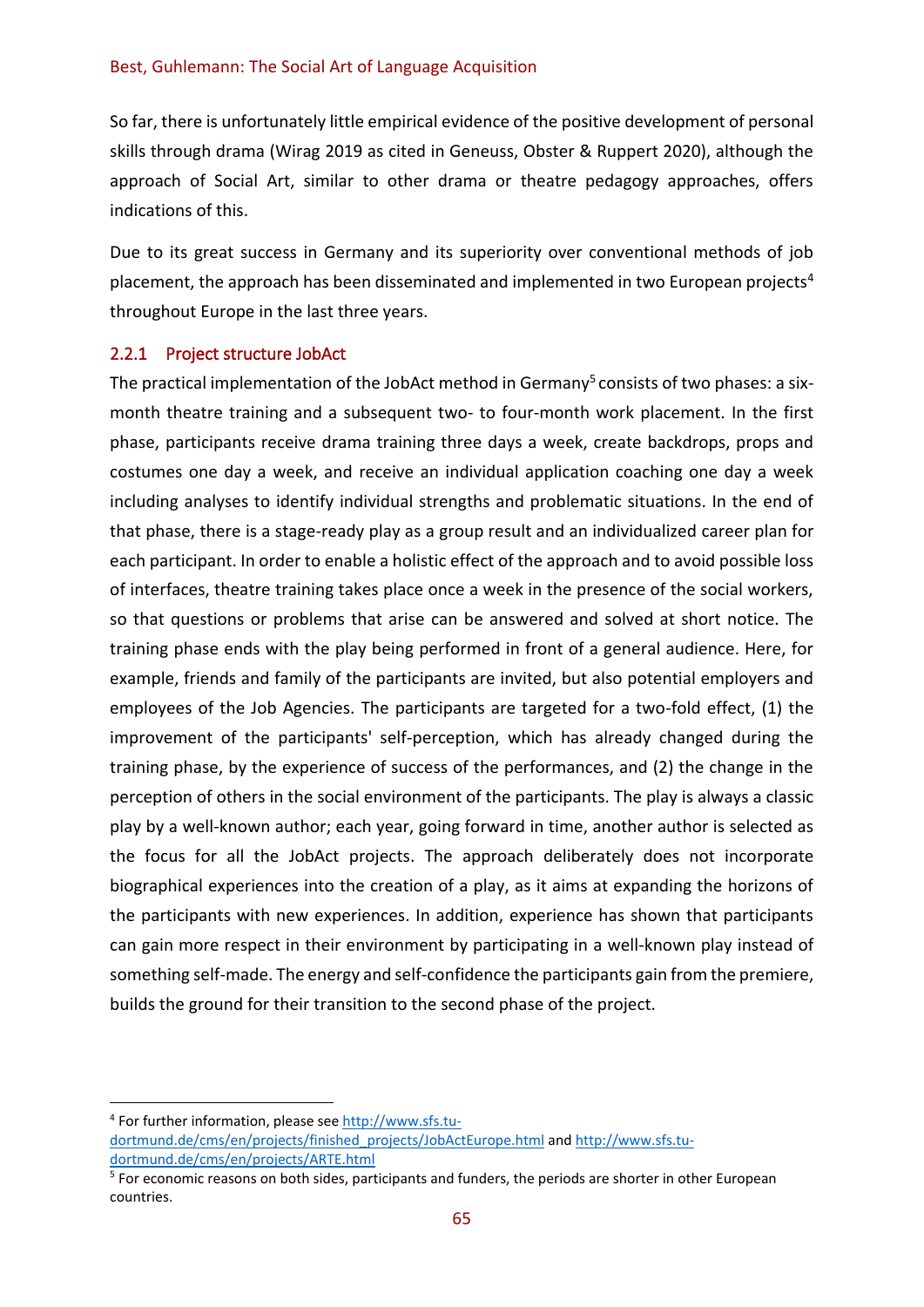In the second phase of the project, the key competences previously acquired, such as teamwork, personal problem management and crisis management as well as language and expressiveness, can be applied and used in a two- to four-month work placement. By the previous success experience participants are empowered to convince future employers and/or consolidate the self-esteem needed for job search and life management by experiencing further success in an internship. At the same time, a theatre training takes place one day a week, to discuss and solve problems in the internship with the further use of artistic methods. The internship is already sought during the practical phase with the help of job coaching, in order ideally to enable a seamless transition. Often, during the internship, training or employment opportunities arise either in the same company or through previous or parallel application processes, which usually ensures the continuation of employment.

The method as a holistic package has proven to be very successful: The placement rates double those of traditional trainings from the Job Center at the very least. Taking into account that the approach is usually dealing with the more problematic cases facing multiple placement problems, the numbers can be considered even more impressive.

# Quick Reference JobAct Method Phase 1 (6 months):

- $\triangleright$  Focus on theatrical work
- $\triangleright$  Expanding and promoting personal strengths
- $\triangleright$  Development and formulation of the play
- $\triangleright$  Public premiere of the play

#### Phase 2 (2 months):

- $\triangleright$  Focus on work placement
- $\triangleright$  Strengthening key competences
- $\triangleright$  Strengthening and pursuing professional goals
- $\triangleright$  Transition to the first labour market / Training

#### 2.3 Practical use of the method in the JobAct program "Sprachkultur" and its impact

#### 2.3.1 Project structure JobAct Sprachkultur

The project structure of JobAct Sprachkultur is similar to the described JobAct method, with the addition of a target group specific language approach. Therefore, in the first phase of the project, the participants receive language training three days a week, besides theatre training and job coaching. One day a week is spent exclusively on language teaching, while two days a week are devoted to theatre and job coaching in addition to language lessons. In the second phase of the project, the participants are in internships three days a week, receive theatre

*Fig. 1: Quick Reference JobAct Method*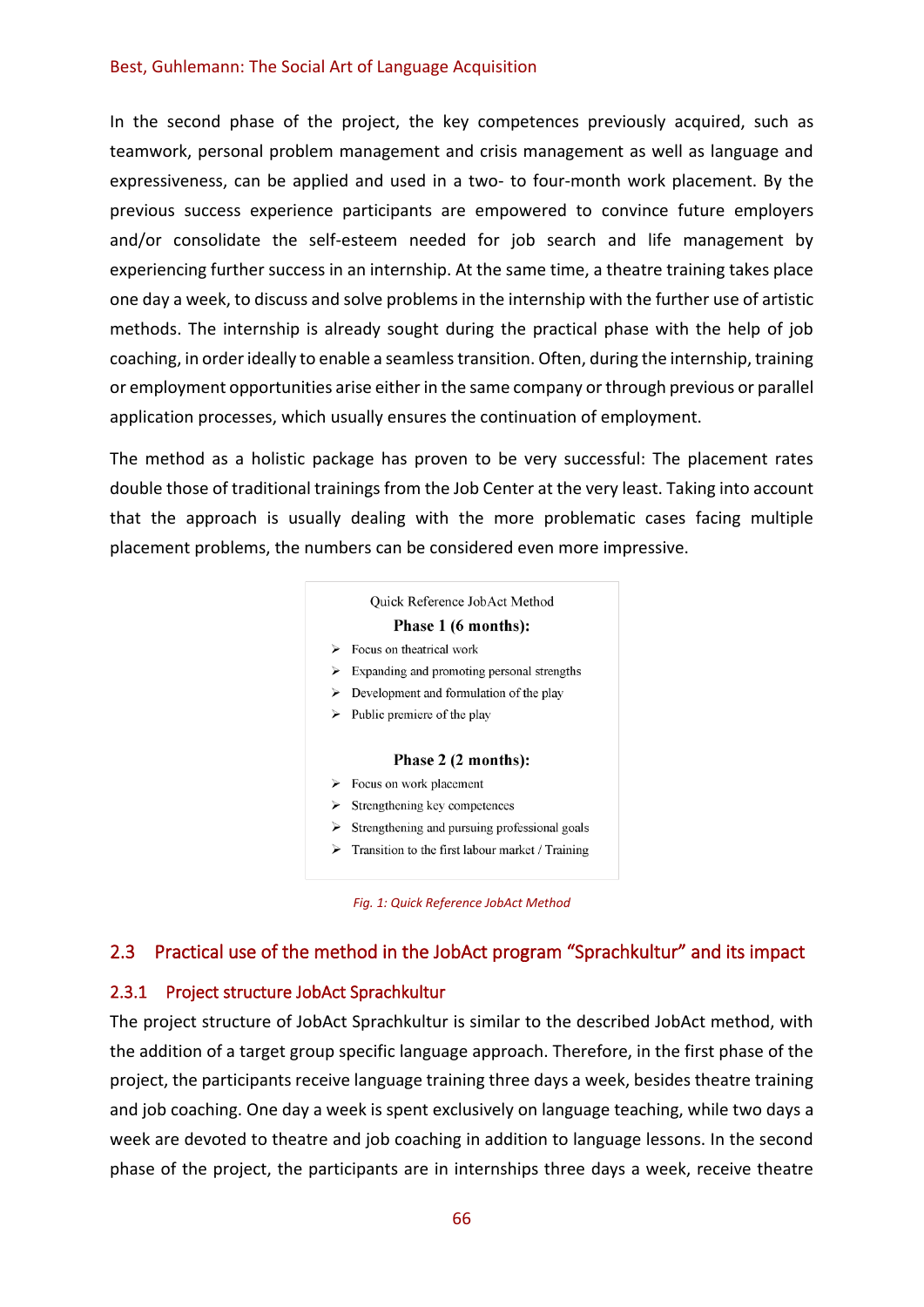training one day a week and language courses one day a week. Experience show, that the best results arise with the language training being interlinked with the theatre training, by teamwork of a language trainer and a drama trainer. This way the results in both areas, the progress of the theatre play and language acquisition, can be improved.

#### 2.3.2 Language teaching, target group and impact of JobAct Sprachkultur

The target group in the JobAct Sprachkultur projects is very heterogeneous in every possible way: age, sex, culture, country of origin, duration of stay in Germany, language skill, education level and learning skills. Due to this, and often difficult life situations, different needs have to be met, so there is only a limited uniform concept for language teaching. The language trainers are given a toolbox which they can  $-$  but do not have to  $-$  use, they receive recommended literature but are otherwise free in the creative design of the lessons shaped to meet individual requirements. Being familiar with the Social Art approach and the spirit of the theatre work, the language trainers should design the lessons according to their strengths and possibilities as well as those of the participants rather than according to universal rules. Therefore, the lessons are usually quite individual, but based on many years of positive experience in strengthening key competences. They are often associated with theatre training, which has a high impact on the participants.

#### Effects of gender

The gender and age distribution of the participants is very mixed, both men and women of different ages take part in the project. Our spotlight surveys revealed the tendencies that the participating women in the projects often showed a higher willingness to learn than participating men and usually also achieved faster and higher learning success in language acquisition. In some cases, the motivational pull of the female participants was so strong that the male participants were also carried along, abandoned their refusal attitude and ultimately benefited from the group mix and the project.

#### Effects of migration history

The participants either have a migration background or are refugees with different lengths of stay in Germany and various countries of origin, mostly Syria, Iran, Romania, Turkey, Afghanistan, and North African countries. In this context, the interviewed language and theatre trainers report changes in the group spirit over a few years. Before the migration flows of 2015, participants in theatre projects for language acquisition were mainly people with a migration background, who had already lived in Germany for many years, but had not yet been able to acquire comprehensive language skills. Working with this target group was more challenging than it is now in the JobAct Sprachkultur format due to the fact, that this target group had already made bad experiences with employment agencies in Germany and partly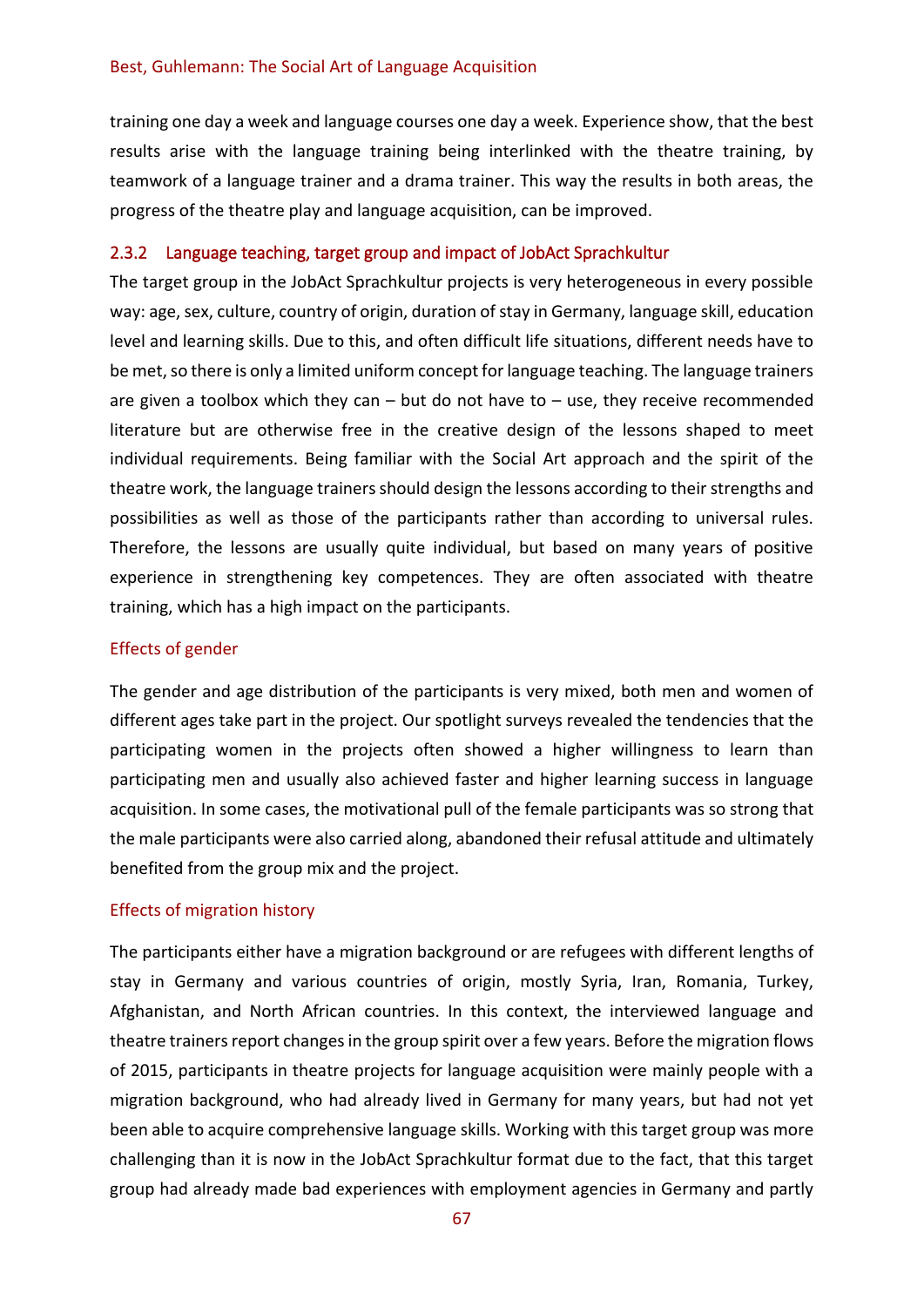also due to deadlocked language levels. Nowadays, the work with the target group is more effective than before, due to the mix of longer settled migrants and more recent refugees, who usually have a very high level of motivation and commitment and show more openness for new approaches.

#### Effects of education levels

The above-mentioned heterogeneity of the target group is also reflected in the fact that the participants often have very different levels of education and language skills. At the beginning of the project, official language tests taken beforehand provide information about the language level of the participants, although the tested result may not necessarily correspond to the actual language competence of the person. They vary from people with almost no knowledge of German to people who have already reached a B1 level. At the end of the project, the participants take a language test again, which they usually pass with a higher level than they had at the beginning of the project. On the one hand, the great difference in prerequisites is a great challenge for the language teachers, on the other hand, the participants, becoming a team in the theatre process, help and support each other a lot, which helps overcoming cultural stereotypes and can train social skills.

In the theatre part of the projects, classical German plays are rehearsed, whose original language is partly adopted, partly changed. This is also subject to the artistic and creative freedom of the trainers. One of our interview partners reported that he would start with the original language of the text, use more everyday language in the middle of the project and then switch back to the original language of the play at the end of the project. Working with the original language gives the participants the opportunity to deal with something new and foreign. This creates the desired space for discussion, resistance and the creation of something of their own, which they can shape themselves. The aim is not to work too much outside the practical sphere of the participants, but to confront them with something new and motivate them to discover it.

#### Obstacles and possible solutions

As already indicated, both opportunities and difficulties arise from the heterogeneity of the group. In addition to the frequently mentioned initial difficulties with male participants, cultural differences, and mutual prejudices among the participants at the beginning of the project sometimes lead to friction. According to the interviewees these are usually reduced in the course of the project, the joint cooperation and in the course of getting to know each other.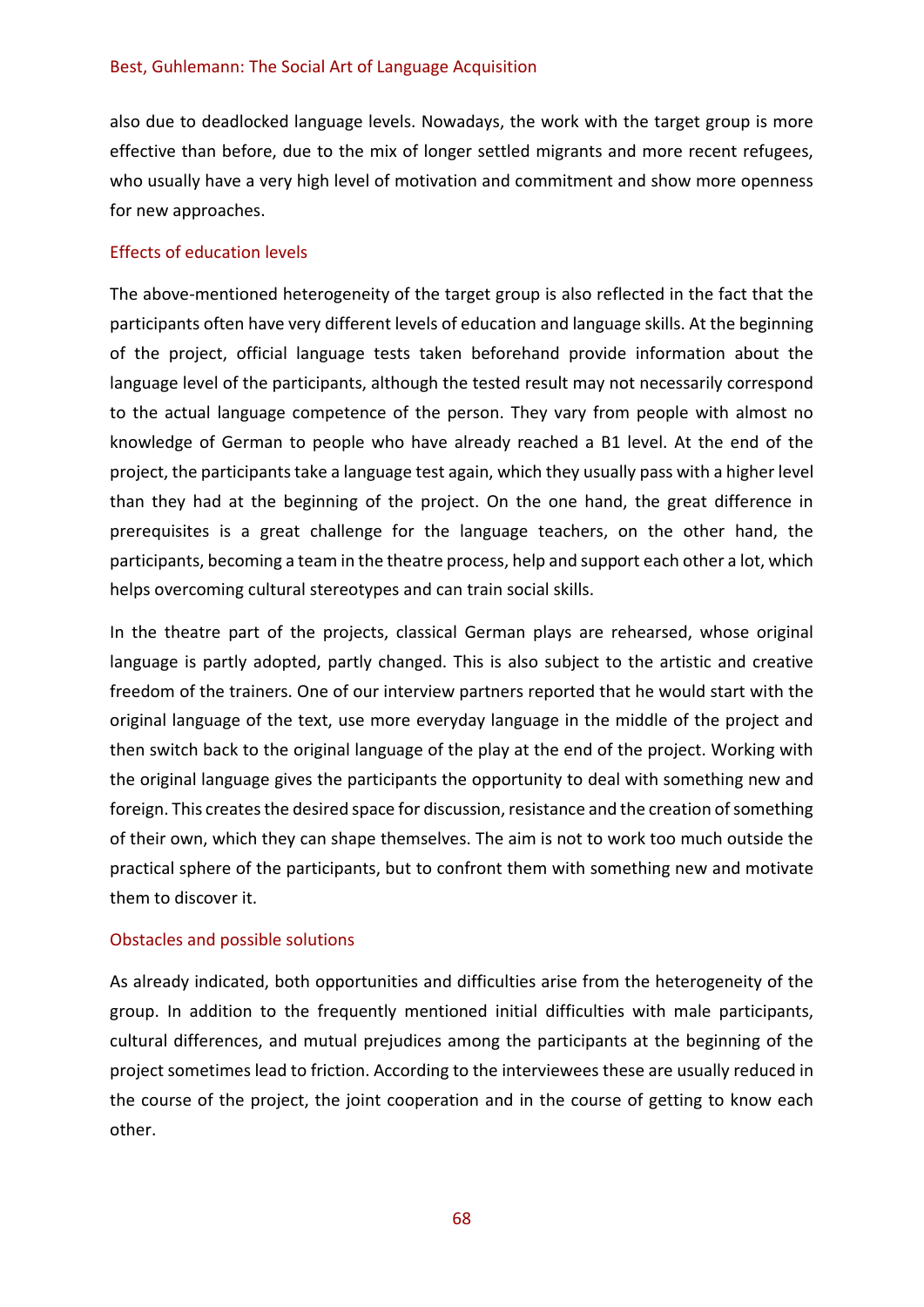In the beginning of the project, most participants are quite highly motivated because they start with the expectation to learn German, get an internship and have a job afterwards. After 1 or 2 months in the project, there is usually a noticeable decrease in motivation as soon as they realize that this requires considerable time and will be a longer process. In addition, some participants do not meet the requirements of the language classes anymore, either making no progress at all or only slowly, and do not understand the use of acting. If not supported in this stage, these participants often drop out of the language classes emotionally and mentally and stay away in the worst case. This in turn often results in general demotivation and the sense of the project is no longer recognized.

In order to overcome these difficulties, the trainers have tried different approaches. On the one hand, it was helpful to separate the participants who felt disconnected for a short time and to help them in a 1:1 support. In some cases, this was already sufficient to regain motivation. This requires special conflict resolution skills and a talent for improvisation on part of the trainers, since quick and very individual action is required in such situations, in order to respond to the needs of the individual on the one hand, and keep in mind the group dynamics on the other hand. In other cases, trainers used personal visits to the participants who wanted to leave the project at home to break down the resistance by explaining to them explicitly why what is being done and how. In any case, sensitive action is necessary to convince the participants not to give up.

One of the interviewees sees great potential in linking language teaching in general even more with theatre training to enable learning with the body and into the body. In movement, language and learning content is consolidated much more intensively than in teaching approaches based on direct instruction or lecturing. In his experience, the greatest progress in acquiring language skills has been made when teaching was done in movement and with physicality. For this to happen, however, there must be close cooperation between the theatre trainer and language teacher, which is not always possible with the given resources.

# 3 In the net of art - digitalization in the field of arts education and educational theatre

Even though digitization has already changed and will continue to change the world we all live in and much research is being done in various areas, there is still only little research on digitization in the field of cultural education. In order to change this, the German Federal Ministry of Education and Research (BMBF) has been funding interdisciplinary research projects on digitization in the field of cultural education since 2017 (Jörrissen et al. 2019b). Around 25 universities at numerous locations in Germany are involved in research on digital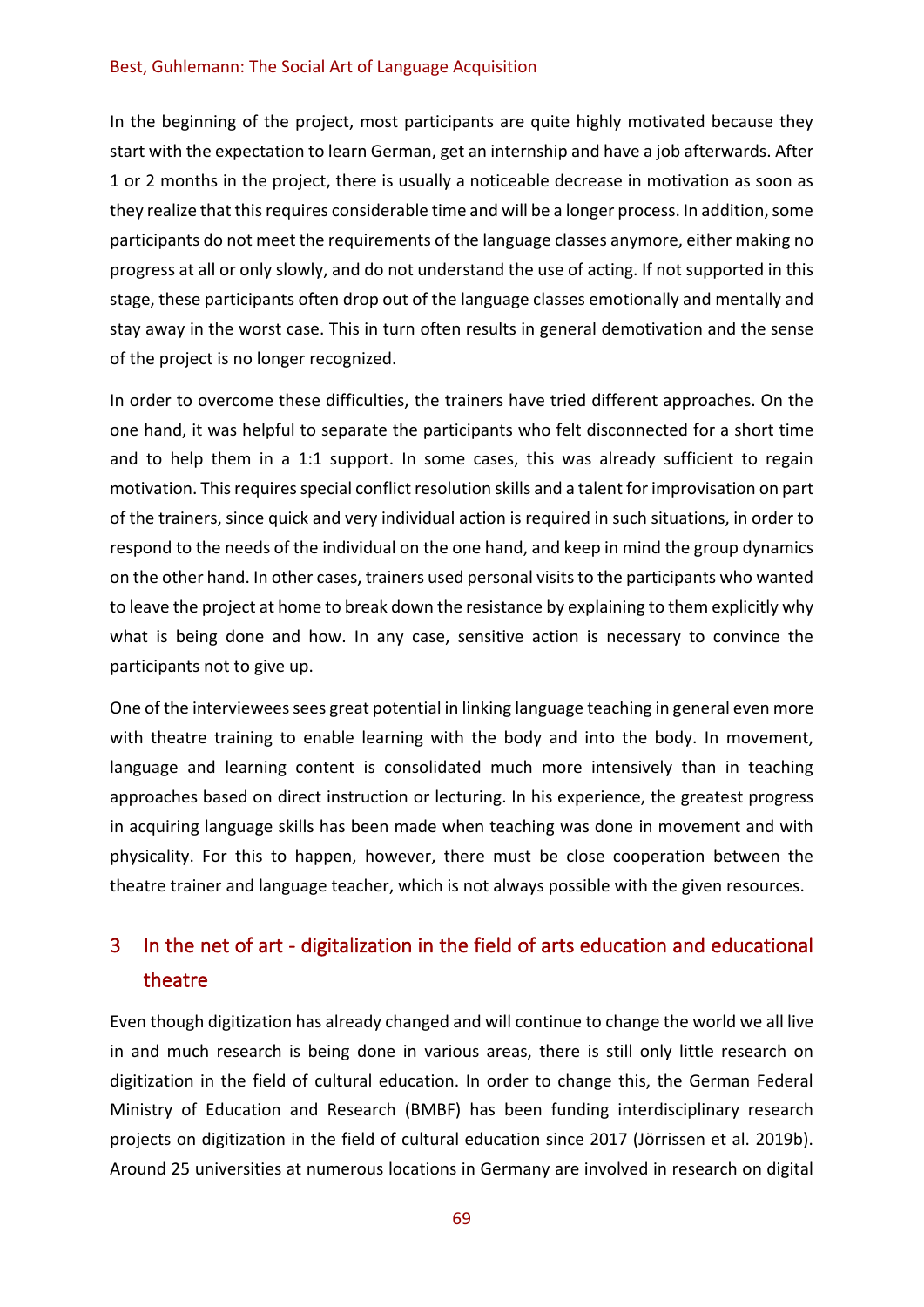phenomena in cultural education in the fields of music, literature, dance, performance and the visual arts, among others. Jörrissen et al. (2019a) also emphasise the necessity of this by arguing that digital transformation should not be understood as a technological phenomenon alone, but as a social and cultural transformation process that requires new cultural technologies for society. The authors argue that digitality should be seen as a comprehensive set of conditions of cultural, aesthetic, technological and media aspects, in which new freedoms and forms of articulation will open up. Aesthetic practices and cultural phenomena are already being expanded and supplemented into the digital realm through YouTube videos, digital exhibitions and post-digital media art (Jörrissen & Unterberg 2019), and the range of online educational offerings such as foreign language courses is growing (Krebs & Godau 2018). In regard to the already presented JobAct method and the lockdown situation during the Corona pandemic, it would therefore be obvious to also consider the possibilities of digitalization in the field of theatre pedagogy.

As research on digitization in cultural education is limited, it is not surprising that there is hardly any research in the field of (digital) theater pedagogy. Among the few, Siedenbiedel (2013), for example, reports the production of a self-developed play or existing plays with students on the topic of digital media and/or with the help of digital media. More recent, large-scale research, also with regard to forms of education other than school education, is not yet available, even though it gets even more urgent with regard to the Corona pandemic impacts.

## 4 The living room as a stage – Approaches for Digitalization in times of the Pandemic

The need for digital teaching and learning methods in the context of theater education, especially with the focus on language acquisition, can be explained by the background of globalization, digitalization and migration flows described above, but has become even more urgent since the Covid-19 pandemic.

### 4.1 Digital improvisation: Development of new teaching and learning formats

In the course of the interviews conducted for this article, the interviewees were also asked how they carried out their project work with the help of digital means, especially during the pandemic-related lockdown in Germany in the spring of 2020. The theatre groups of the interviewees were affected by the beginning of the lockdown a few weeks before the planned premiere of their plays. After a one-week orientation phase on how to deal with the new situation, digital meeting possibilities via video tools were explored in order to stay in touch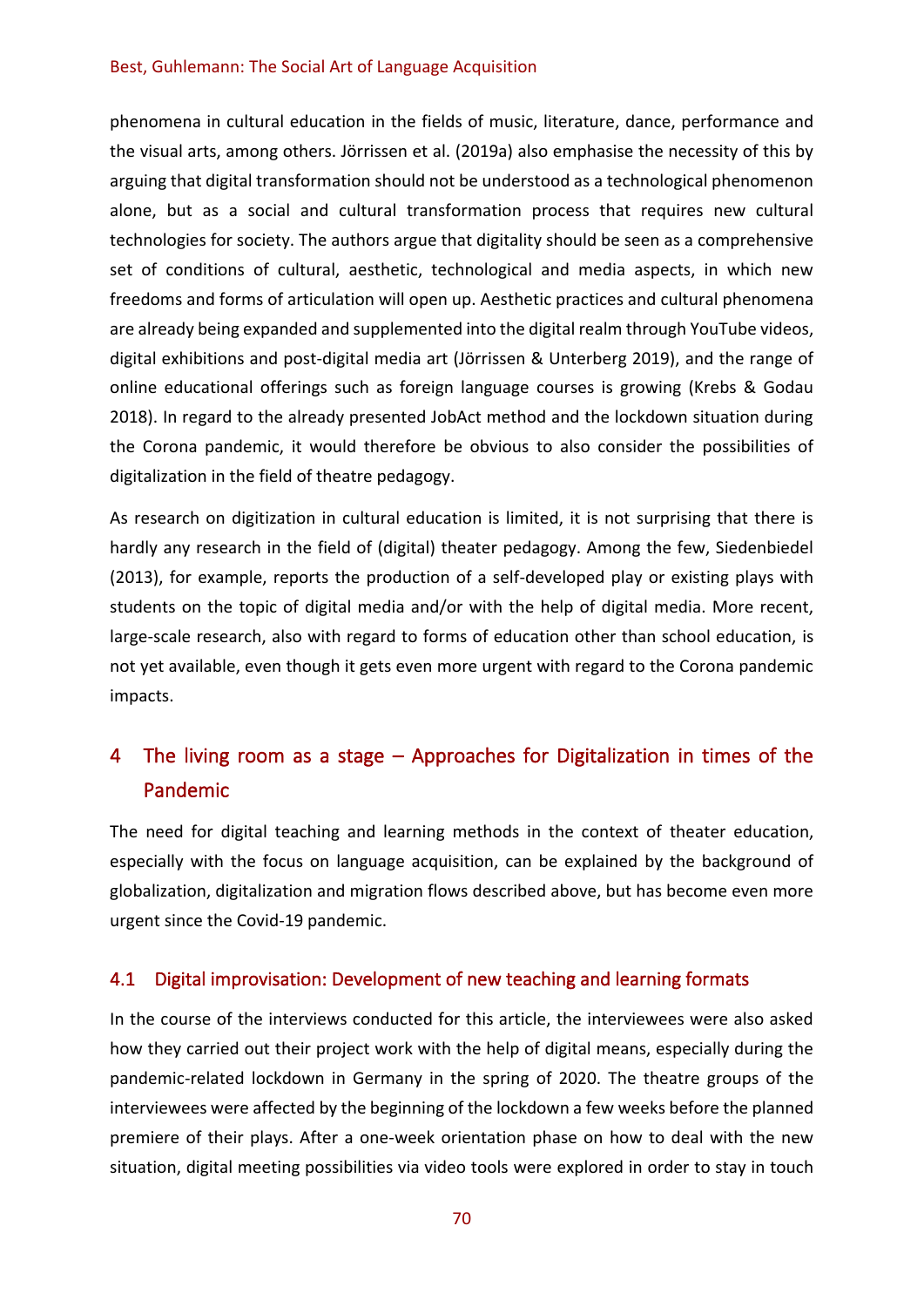with the participants during the lockdown. The biggest difficulties here were the lack of hardware, as most participants had only smartphones, not laptops, which were not really suited for the work, as well as a lack of digital skills, which initially made it difficult for many participants to operate the platforms. Next problem was the required access to a stable internet connection with the required data volume for learning days on video platforms, and a suited learning environment in the accommodation, which was the biggest problem for refugees and persons with big families. Unfortunately, some participants therefore dropped out of the project and could no longer be reached by the trainers. The few remaining participants proved to be very committed. With them, the German lessons were continued online, texts were read and edited together, theatre exercises were carried out and there was singing. The project even planned a reduced digital premiere but switched to working on a real one when the lockdown ended.

On the side of the trainers, an online coworking and communication tool *Slack* was introduced within the organization. Various channels of exchange were established here, for example on the topics of "digital learning methods", "digital culture" and "learning material". The trainers had the opportunity to exchange experiences and material and there was room for discussion and inspiration.

### 4.2 Somehow not the same – Possibilities and limits of digital theatre methods in combination with teaching languages

Even though there were great possibilities with digital theatre methods, there were also limits. What the interviewed trainers experienced as positive about this digital improvisation, was that telephone meetings were sometimes more intimate than meetings in real life. The omission of social components led to a change in the learning effect, as the work on the text was more concentrated overall, but also limited to 1.5 hours, because the concentration of the participants decreased considerably after this period. The biggest problem was perceived to be the lack of presence: In the JobAct Sprachkultur project, body language, personal presence, facial expressions etc. are usually very important. Especially when language skills are still low, body language plays an important role in groups of mixed language levels, first to bridge language gaps and second by being perceived as an expressive person. The latter is strongly linked to the connection between perceived intelligence and eloquence in our society According to the interviewees, it was not possible to compensate for the loss of these aspects through online solutions.

It is also questionable who should bear the costs for digital solutions, for example the required Internet contract. Especially for economically weaker people, it can be difficult to raise these additional costs. According to the interviewees, the improvised digital solutions are good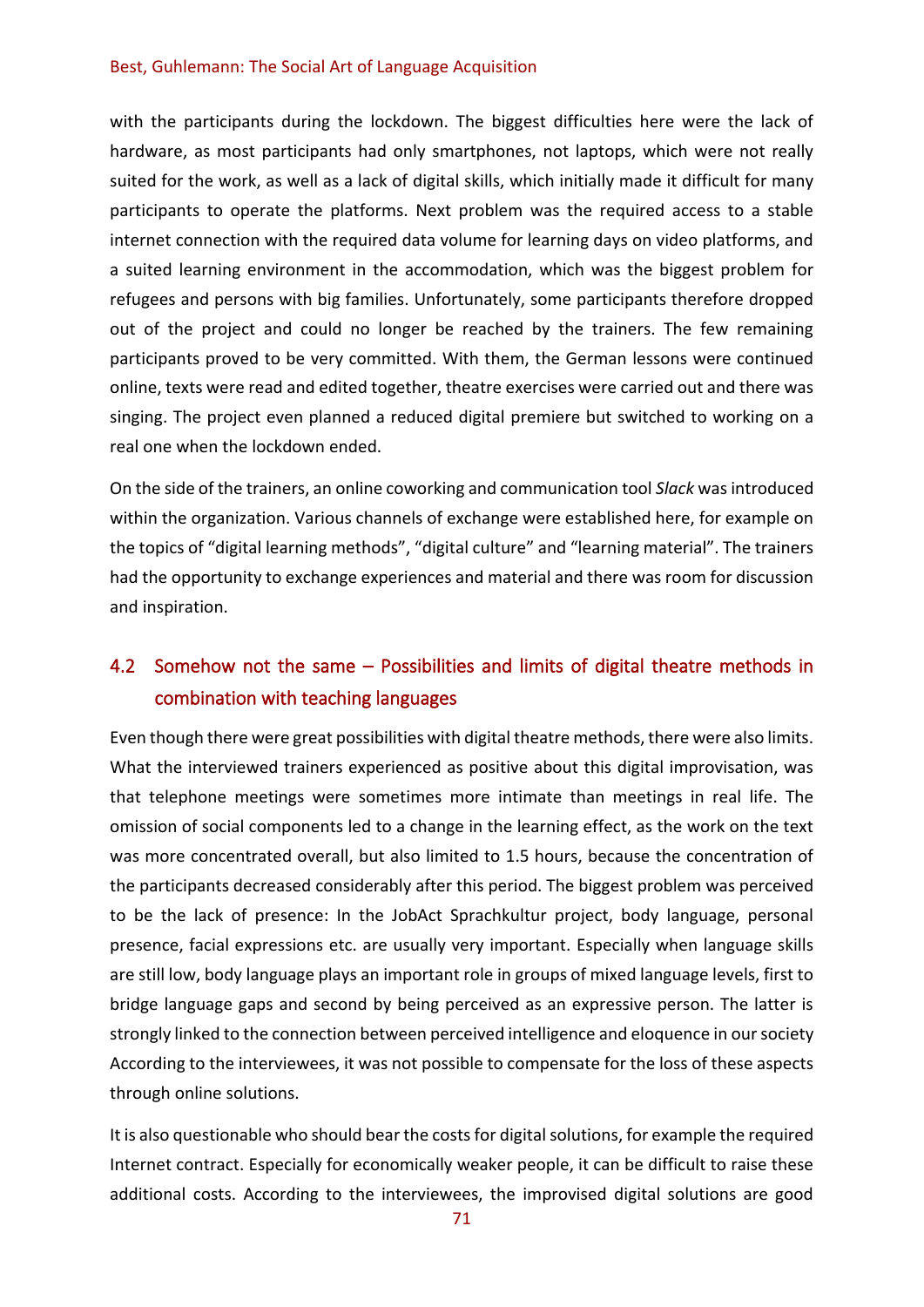additions to normal theatre work but cannot yet be seen as real alternatives. For this purpose, comprehensive digital concepts would have to be developed, the necessary hardware would have to be available for the participants, the assumption of costs would have to be clarified and the participants would have to demonstrate the appropriate digital competence. Although artistic demands are not the focus of the projects, they are important, especially for the participants. Due to the digital solutions, however, the aesthetics were mostly lost to a large extent, so that in the view of the interviewed trainers, the filming of content could at best be declared as video art, but not as a play.

## 5 Mind the gap – Outlook and approaches to creating equal opportunities in language education in combination with (digital) artistic methods

The presentation of the practical example JobAct Sprachkultur has shown that language acquisition can profit from the integration of theatre methods in more than one way. Positive effects are reported in the areas of increasing key competencies, fostering teamwork, cooperation, raising motivation and fun in learning and providing a learning target. Knowledge gaps and inequalities of chances can be levelled out to a certain extend by working not only with the mind but with the body, emerging learning teams and the pull-effect from the more motivated women or recent refugees. The forced quick road to digitization in the wake of the Corona pandemic showed however, that most of these opportunities do not remain valid in the digital training. Starting with the sudden separation, team effects lost their impact, so that the lack of digital skills could not be overcome with the help of the group members. In consequence, the status of digital skills, self-management skills, living arrangements and technical equipment – i.e. the economic status – became relevant factors for keeping the connection to the project. Generally, a big part of the JobAct projects is bridging differences and enhance chances for people most in need. For this, an outreach approach is needed, whereas digital technologies require the self-initiative, that most participants need to regain in the project work. Another component that could not be implemented in the online version of the project is the learning-through-movement. Although in the range of digital possibilities with the given equipment the trainers tried to include some movement elements, the heart and soul of the theatre work – physical interaction between the participants – could not be realized in the digital implementation. Another lack of experience and a crucial factor for the aim of empowerment lies in the lack of direct feedback and encouragement in the digital premiere of a reduced version of the results. The impression that the remaining participants were motivated and could profit from the online version of the project emphasizes the effect of the increase of inequalities in the learning prerequisites on the side of the participants. The project lost the people with economic problems, difficult living conditions, lower learning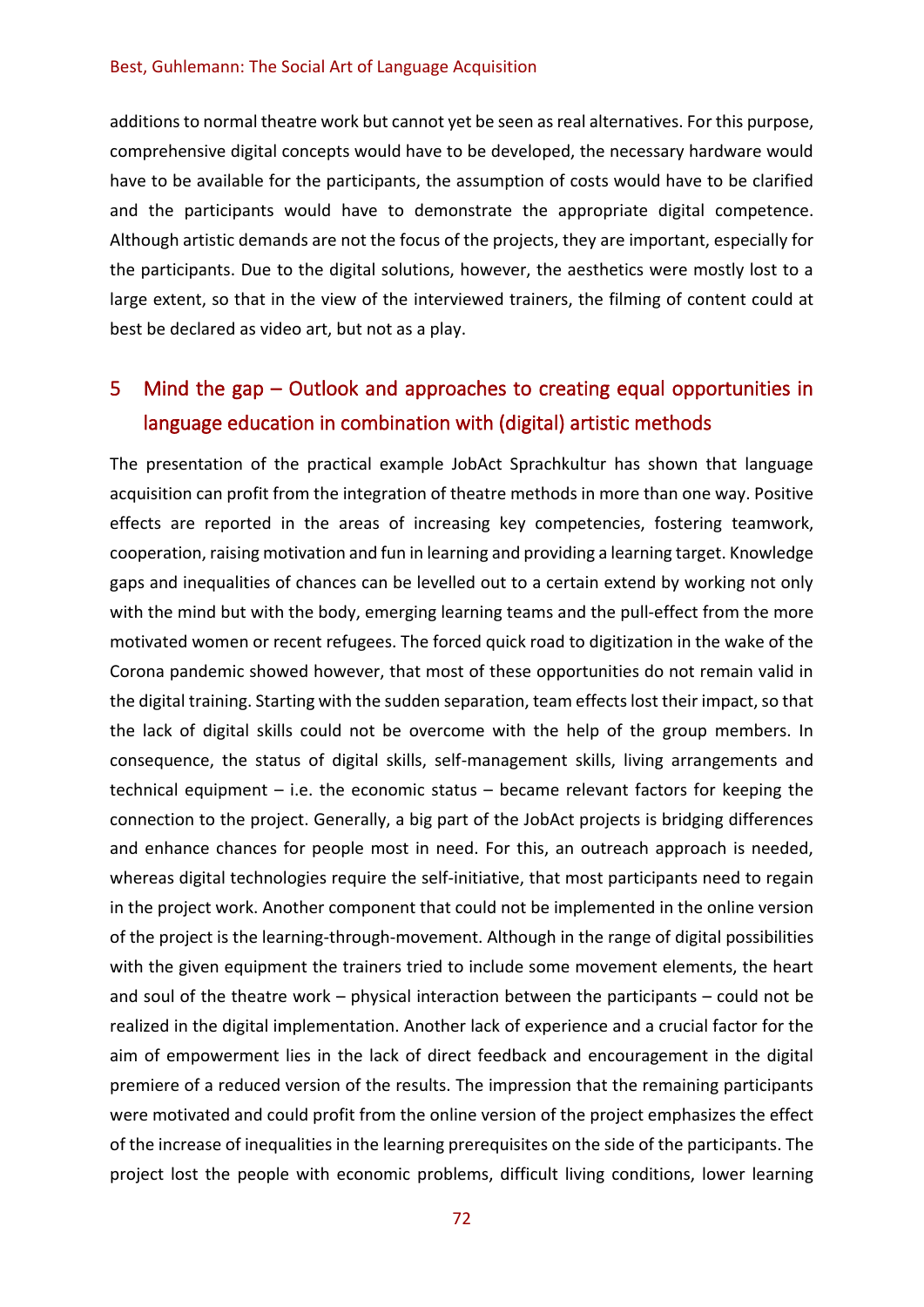motivation and lower self-management skills – exactly the people most in need that should, in theory, profit most.

The findings that digitization in this case led to widen the gap of prerequisites between the participants, must, however, be seen as a result of digitizing an offline approach quick-anddirty with nearly no time for conceiving, planning and preparing the participants. Under these circumstances it leads to the conclusion that digitization is a promising addition but no real substitute. One potential is, that it could be a tool to overcome access barriers for people in remote areas or people with limited participating options due to caring duties. Promising approaches considering the condition of participants with the required technical equipment could be a combination of theatre training in person and language training online – based on a thoroughly prepared concept.

In the example of the JobAct Sprachkultur project that was affected by the Lockdown, the initiators were able to offer a complete repetition of the project, to which all the participants agreed to come, although this was made optional.

#### Bibliography

- Best, Christine & Guhlemann, Kerstin (2020): Die Kunst der sozialen Transformation. Empowerment durch soziale Kunst für eine Erhöhung der Chancengleichheit in Europa. In: Franz, Hans-Werner; Beck, Gerald; Compagna, Diego; Dürr, Peter; Gehra, Wolfgang & Wegner, Martina (eds.): *Nachhaltig Leben und Wirtschaften*. Wiesbaden: Springer VS, 281-299, https://doi.org/10.1007/978-3-658-29379-6\_14
- Bodenmüller, Martina (2004): Kunst- und Kulturprojekte mit Erwerbslosen. Mit Skulpturen Öffentlichkeit schaffen. In: *Sozial Extra* 28/12, 18–23, https://doi.org/10.1007/s12054-004-0145-9
- Dalziel, Fiona & Piazzoli, Erika (2019): "It comes from you": Agency in adult asylum seekers' language learning through Process Drama. In: *Language Learning in Higher Education* 9/1, 7-32, https://doi.org/10.1515/cercles-2019-0001

Eilfort, Michael (2020): Solidarität, Transparenz, Verantwortung ... und Freiheit!: Handlungsbedarf und Folgerungen aus der Corona-Pandemie. In: *Argumente zu Marktwirtschaft und Politik* 149

- Esser, Hartmut (2006): *Migration, Sprache und Integration*. AKI-Forschungsbilanz 4. Berlin: Wissenschaftszentrum Berlin für Sozialforschung gGmbH FSP Zivilgesellschaft, Konflikte und Demokratie Arbeitsstelle Interkulturelle Konflikte und gesellschaftliche Integration-AKI
- German Government (2019): Darstellung der Maßnahmen der Bundesregierung zur Sprachförderung und Integration. Aktualisierung 2019. [http://www.bmas.de/SharedDocs/Downloads/DE/PDF-](http://www.bmas.de/SharedDocs/Downloads/DE/PDF-Publikationen/massnahmen-der-bundesregierung-fuer-sprachfoerderung-und-integration-von-fluechtlingen.pdf?__blob=publicationFile&v=1)[Publikationen/massnahmen-der-bundesregierung-fuer-sprachfoerderung-und-integration-von](http://www.bmas.de/SharedDocs/Downloads/DE/PDF-Publikationen/massnahmen-der-bundesregierung-fuer-sprachfoerderung-und-integration-von-fluechtlingen.pdf?__blob=publicationFile&v=1)fluechtlingen.pdf? blob=publicationFile&v=1 [last accessed January 13, 2021]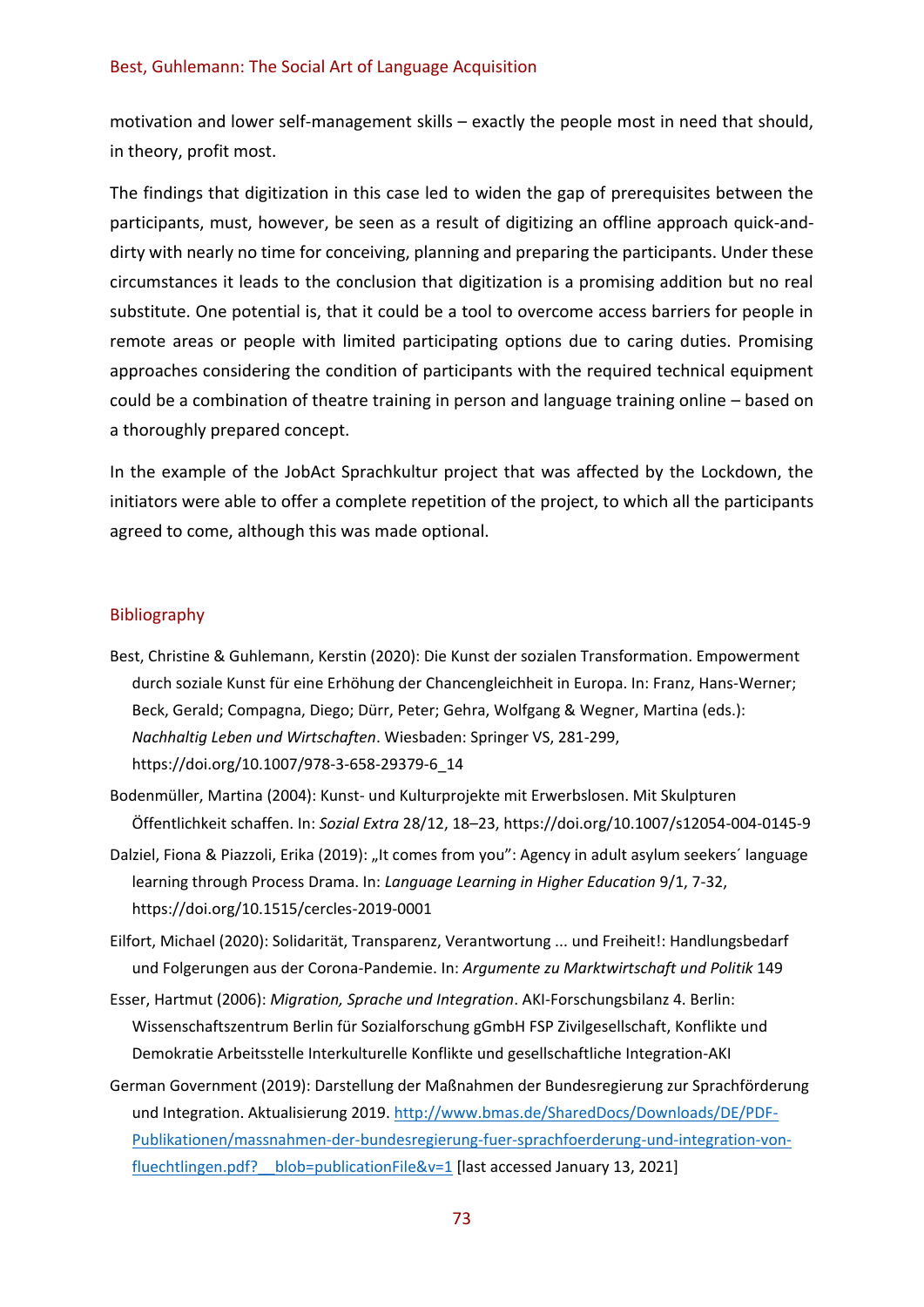- Geneuss, Katrin; Obster, Fabian & Ruppert, Gabriele (2020): "I have gained self-confidence". Exploring the impact of the role-playing technique STARS on students in German lessons. In: *Scenario* XIV/1, 47-67
- Hartinger, Julia (2018): Possible Limitations and Potentials of Digital Learning Material for Refugees. In: *Verbum et Lingua* 11. Universidad de Guadalajara, 25-42.
- Heinrich, Bettina (2016): Kunst oder Sozialarbeit? Eckpunkte eines neuen Beziehungsgefüges zwischen Sozialer Arbeit und Kulturarbeit. https://www.kubi-online.de/artikel/kunst-odersozialarbeit-eckpunkte-eines-neuen-beziehungsgefueges-zwischen-sozialer-arbeit [last accessed October 27, 2020]
- Jörissen, Benjamin & Unterberg, Lisa (2019): DiKuBi-Meta [TP1]. Digitalität und Kulturelle Bildung. In: Jörissen, Benjamin; Kröner, Stephan & Unterberg, Lisa (eds.): *Forschung zur Digitalisierung in der Kulturellen Bildung*. München: Kopaed, 215-228
- Jörissen, Benjamin; Kröner, Stephan & Unterberg, Lisa (2019a): *Einleitung. Forschung zur Digitalisierung in der Kulturellen Bildung*. In: Jörissen, Benjamin; Kröner, Stephan & Unterberg, Lisa (eds.): Forschung zur Digitalisierung in der Kulturellen Bildung. München: Kopaed, 7-10
- Jörissen, Benjamin; Schmiedl, Friederike; Möller, Elke; Unterberg, Lisa; Godau, Marc; Eusterbrock, Linus; Fiedler, Daniel; Haenisch, Matthias; Hasselhorn, Johannes; Knigge, Jens; Krebs, Matthias; Nagel, Melanie; Rolle, Christian; Stenzel, Maurice & Weidner, Verena (2019b): Digitalization and arts education – New empirical approaches. In: Münzberg, Bettina; Konietzko, Sebastian & Goudis, Julia (eds.): *Contemporary research topics in arts education. German-Dutch Perspectives*. Essen: Rat für Kulturelle Bildung e. V., 22-29.

https://ris.utwente.nl/ws/files/154772354/Contemporary Research Topics in Arts Education Web\_DS.pdf#page=13 [last accessed July 14, 2020]

- Kechaja, Maria (2017): Jetzt rede ich! Das TALK Projekt: Kunst und Empowerment gegen Rassismus und Diskriminierung. In: Bröse, Johanna; Faas, Stefan & Stauber, Barbara (eds.): *Flucht. Herausforderungen für Soziale Arbeit*. Wiesbaden: Springer VS, 191–202, https://doi.org/10.1007/978-3-658-17092-9\_12
- Krebs, Matthias & Godau, Marc (2018): Weiterbildung in der Digitalen Gesellschaft. In: Keuchel, Susanne & Werker, Bünyamin (eds.): *Künstlerisch-pädagogische Weiterbildungen für Kunst- und Kulturschaffende*. Wiesbaden: Springer Fachmedien, 93-119, https://doi.org/10.1007/978-3-658- 20711-3\_6
- Krenn, Martin (2016): Das Politische in sozialer Kunst. Intervenieren in soziale Verhältnisse. In: p/art/icipate – Kultur aktiv gestalten 07, https://www.p-art-icipate.net/das-politische-in-sozialerkunst/ [last accessed October 27, 2020]
- Krüger-Potratz, Marianne (2016): Migration als Herausforderung für öffentliche Bildung. In: Doğmuş, Aysun; Karakaşoğlu, Yasemin & Mecheril, Paul (eds.): *Pädagogisches Können in der Migrationsgesellschaft*. Wiesbaden: Springer VS, 13-41.